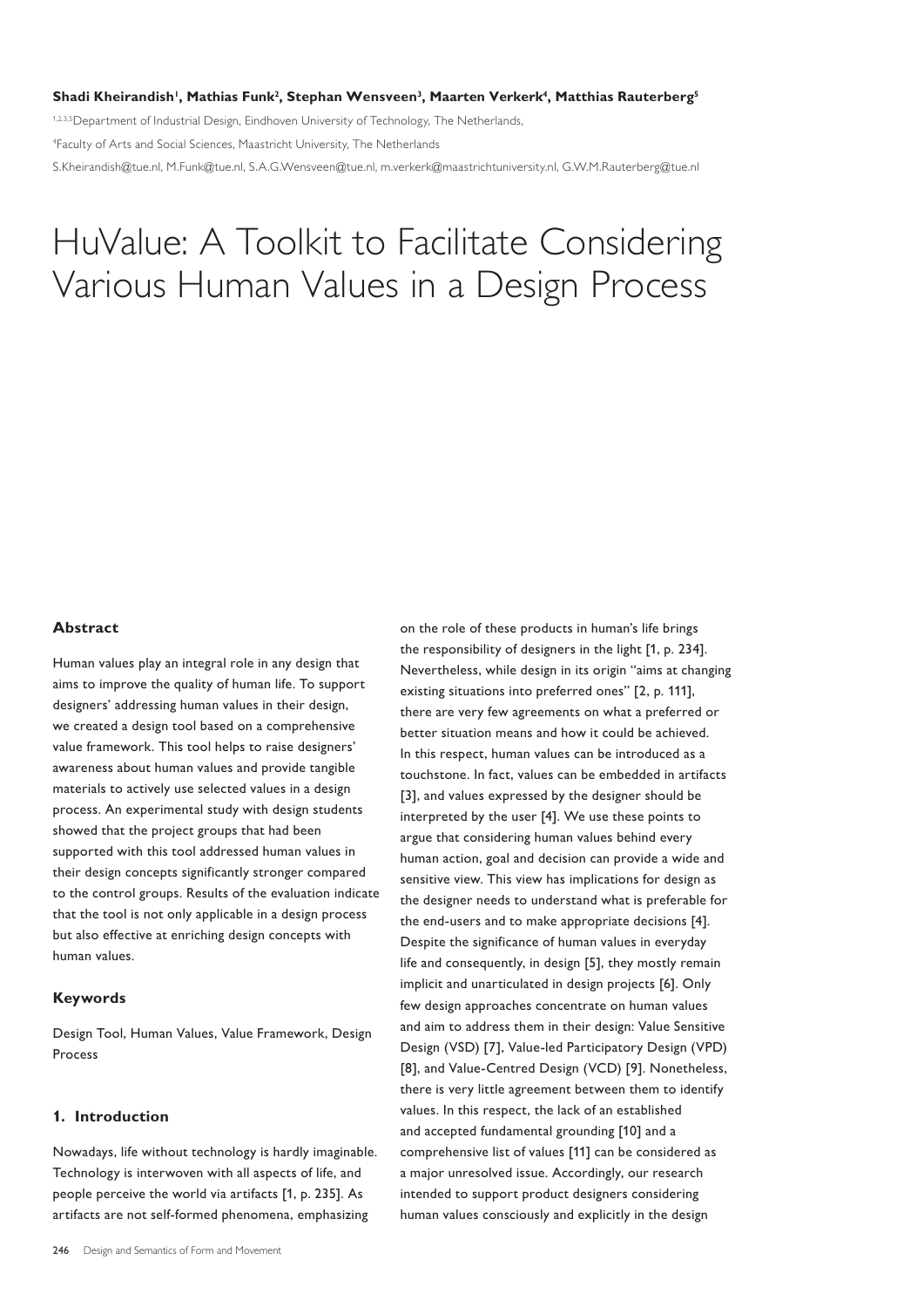process. The core assumption in our study is that a wide view on human values and facilitating using this concept in design would help designers to take human values into account.

## **2. Exploration of a Design Tool Based on a Value Framework**

Since the term 'value' is widely used for different purposes in various disciplines, and there is no comprehensive value framework for design, we considered the need for supporting product designers regarding human values: a general list of human values to cover diverse views as well as a wellclassified framework to summarize the list in a brief, understandable and applicable model and simplify thinking about and discussing them. A holistic view of the values of different aspects of human life [12] is important to improve the quality of humans' life, and this improvement is related to progress in all aspects of life [13]. Due to the natural distance between the abstract level of human values and practical level of design, we considered the need for a tangible medium to bridge this gap and facilitate using a comprehensive value framework.

**Fig. 1.** Value wheel (Size: A2), with nine value clusters and fivepoint Likert-type scales.



The HuValue tool is designed in the form of a cardbased design tool (Fig. 1 and Figure 2). The form of a card-based tool was selected for the design tool since cards are low-tech, tangible, and approachable design materials which are an effective medium to bridge the gap between theories and practice [14]. The HuValue tool contains a value wheel (Figure 1), 45 value words, and 207 picture cards (Figure 2). This tool is grounded on a comprehensive value framework for design [15]. This framework was created and developed via various theoretical, empirical and design-based approaches to compile, classify and structure the existing value lists, including Rokeach [16], Schwartz [17], Peterson and Seligman [18], and ten more value lists from the last century [15]. In the HuValue tool, the value framework is illustrated in a circular structure as the value wheel (Figure 1).

The Value wheel is a circle with nine value clusters, each with an icon, a label, a mood board, a descriptive sentence, five key values, and some relevant terms. This wheel provides an opportunity to express the importance of different human values, which can vary from person to person and situation to situation. The value clusters can be ranked in their order of importance via a 5-point Likert scale: 'Extremely important', 'Very important', 'Important', 'Somewhat important', and 'Not important'. The nine value clusters are 'Carefulness', 'Justice', 'Ecology', 'Respect for others', 'Meaningfulness', 'Status', 'Pleasure', 'Respect for oneself' and 'Personal development'. The outer circle indicates the relation of the value clusters to four general themes, including 'Basic believes', 'Nature', 'Self', and 'Society'.

**The Value words** are 45 two-sided cards (5  $\times$  7 cm) with a value word on the front and its relevant value cluster at the back [15]. These cards represent the key values mentioned in the value wheel to provide more flexibility for using and emphasizing individual values.

**The Picture cards** contain 207 cards (7 × 10 cm) of three different types: 66 activities, 66 personae, and 75 products/services. Picture cards, as complementary to value wheel, are examples of activities, personas, and products/services that are presented in the format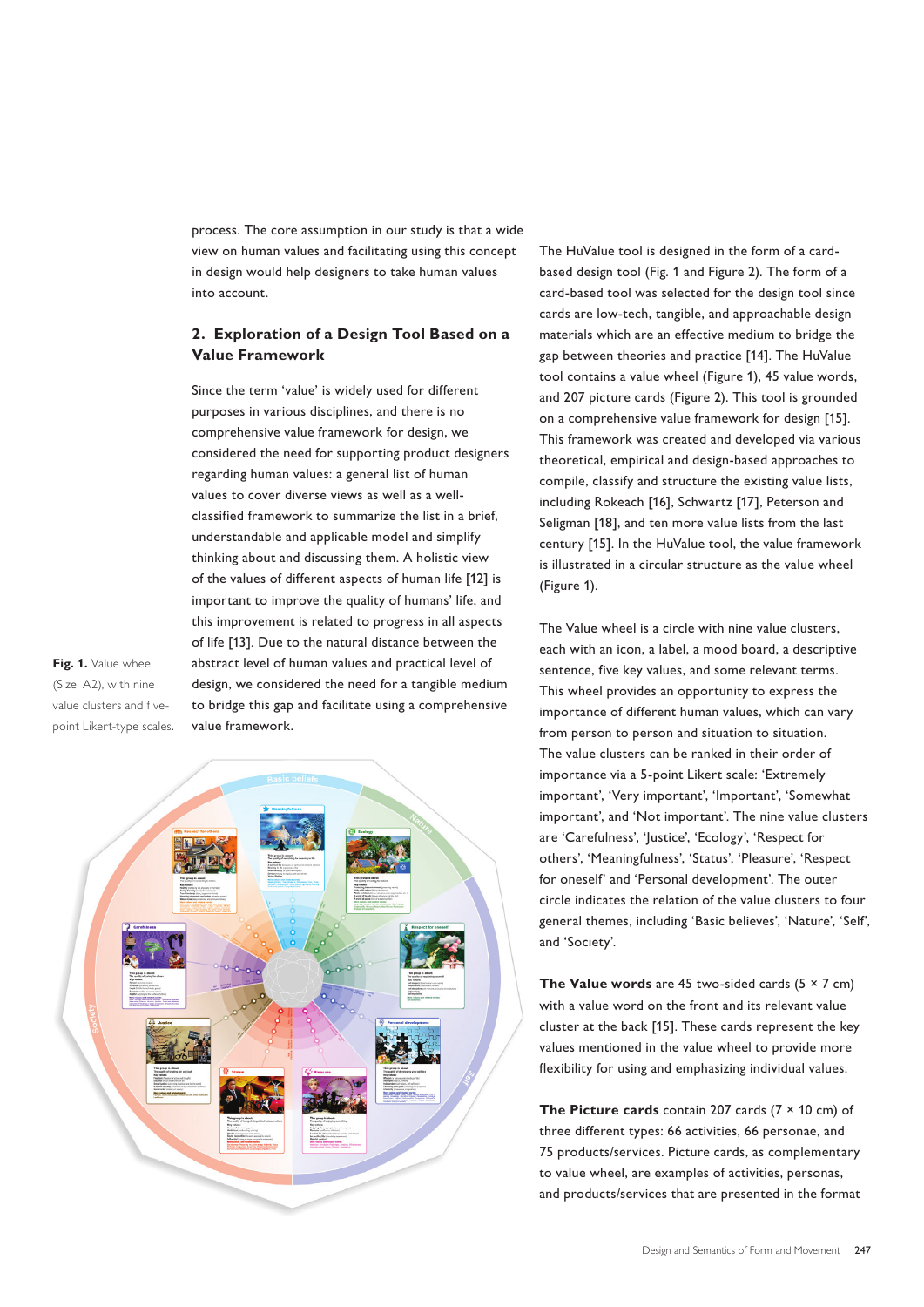

Fig. 2. Examples of value words and picture cards: (Left) two-sided cards with a value word on the front and its relevant value cluster at the back; (Right) three different types of picture cards including activity, persona, and product/service.

of cards. Despite the simplicity of their presentation, these cards' role is to link the abstract human values to everyday life. In fact, the cards are supposed to be applied for expressing human values in practice; the activity cards are some examples of the possible valuable behaviors, which can be used to express what does a specific value/group of values mean and how does it appear in a real life; The persona cards are the examples of iconic people, who can be representative of acting based on a specific value/group of values in life; and the products/services cards are some examples that can be used to try expressing how using a product/ service in daily life can straighten or weaken a value/ group of values.

Generally, the HuValue tool is a mean to facilitate thinking about and discussing human values. This tool supports designers with simple but familiar materials during their design process to analyze everything (object/subject/situation) from a wide value point of view. This approach, referred to as the HuValue perspective, enables the designers to be aware of and sensitive to human values and consider various aspects of their topic and different types of values.

Being aware of the diversity in design processes, the HuValue tool is intended to be used for several applications based on common design activities such as analyzing the situation, defining design goal, generating ideas, selecting a final idea, developing the concept, realizing and evaluating the final concept. In this respect, the tool can be applied for various purposes: the design challenge, the design goal, the context of use,

and the user's needs, desires and requirements can be studied from a value-centered point of view for a better understanding of the design situation; human values can be used not only as a source of inspiration to diverge the ideas but also so that they cluster and converge; values can be seen as criteria for deciding on the final idea; the final concepts can be evaluated from a value perspective.

#### **3. Evaluation**

To investigate the value of the HuValue tool, a quasiexperimental study was realized to test the applicability and effectiveness of the tool in a design process [19]. A group of bachelor students ( $N = 64$ , out of 192 students) were randomly selected to take part in this study. After training them about the intended usage of the tool, the students were supposed to use the tool in their design projects. The data were collected via questionnaires and the students' final deliverables of their conceptual design. The outcomes showed that the project groups who were supported with this tool addressed significantly stronger human values in their design concepts compared to the control groups. Results of the evaluation indicated that the tool is not only applicable in a design process but is also effective at enriching design concepts with human values.

## **4. Conclusion**

Considering the outcomes of our study, we can conclude that raising awareness about human values and facilitating using a value point of view seems to be